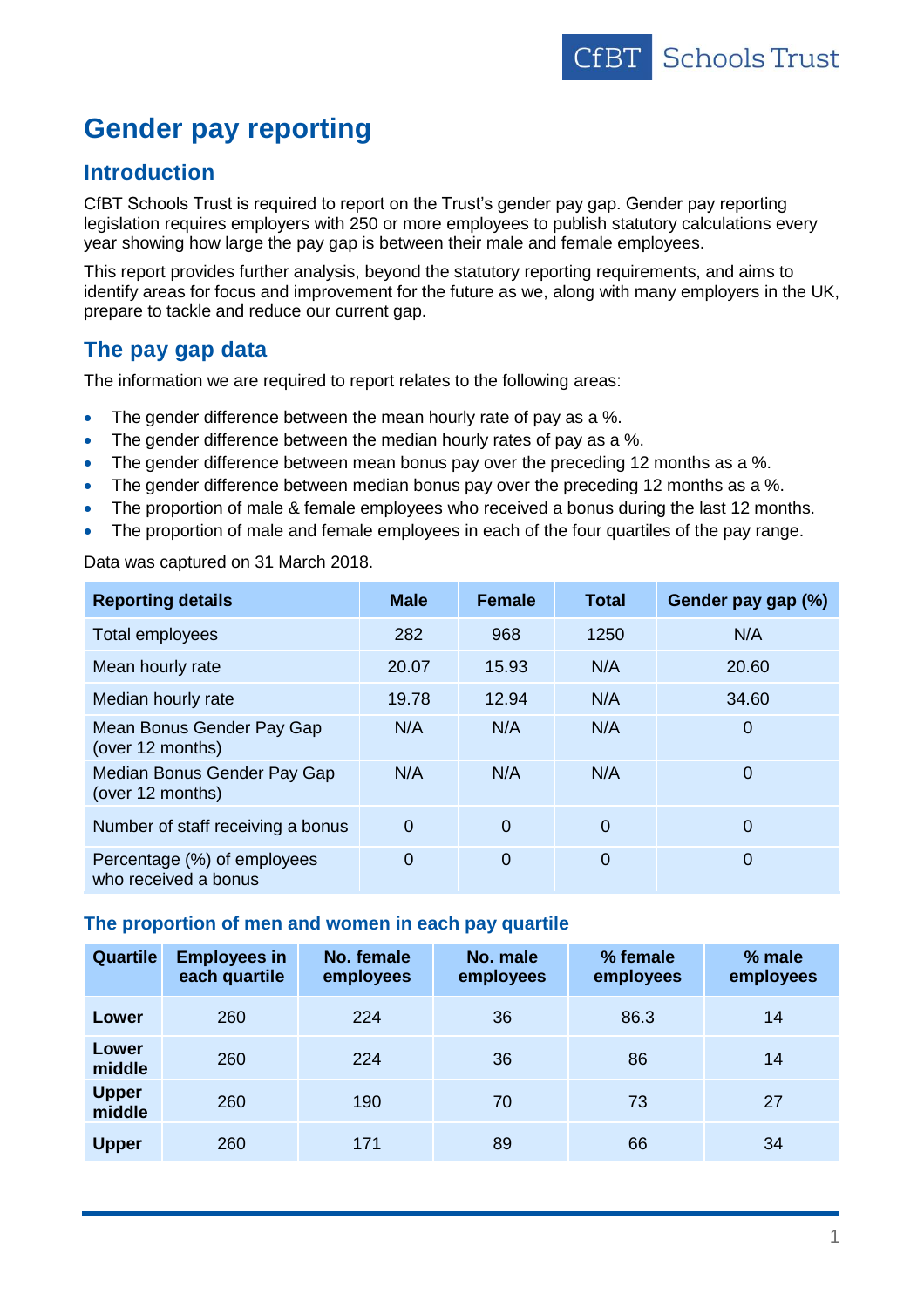

# **Highlights**

 $\overline{a}$ 

- We are pleased to be able to report a reduction in our gender pay gap of 1.5 percentage points.
- The composition of our workforce remains broadly similar to 2017.

We are proud that we have strong female representation in our leadership posts:

- 60% of our Trust Education Executive Team are female.
- Female representation on the board of trustees has increased by 10 percentage points to 43%.
- 69% of our headteachers are female.
- 68% of our deputy headteachers/vice-principals are female.

# **Understanding our gap**

CfBT Schools Trust is a multi-academy trust of 11 primary and five secondary schools in the East Midlands, London and the Thames Valley with a vision to transform lives by improving education in the diverse communities that we serve.

To understand our pay gap in more detail, we have analysed our workforce by gender and role type across our Trust<sup>1</sup>.

| <b>Role</b>                        | <b>School type</b> | % Male | % Female |
|------------------------------------|--------------------|--------|----------|
| <b>Trustees</b>                    |                    | 57%    | 43%      |
| <b>Education Executive Team</b>    |                    | 40%    | 60%      |
| <b>Headteachers</b>                | All                | 31%    | 69%      |
|                                    | Primary            | 27%    | 73%      |
|                                    | Secondary          | 40%    | 60%      |
| <b>Deputy Head/ Vice Principal</b> | All                | 32%    | 68%      |
|                                    | Primary            | 0%     | 100%     |
|                                    | Secondary          | 50%    | 50%      |
| <b>Teachers</b>                    | All                | 27%    | 73%      |
|                                    | Primary            | 10%    | 90%      |
|                                    | Secondary          | 37%    | 63%      |
| <b>Support staff</b>               | All                | 11%    | 89%      |
|                                    | Primary            | 4%     | 96%      |
|                                    | Secondary          | 21%    | 79%      |

<sup>1</sup> We have calculated these figures using a basic methodology and the results are approximates.